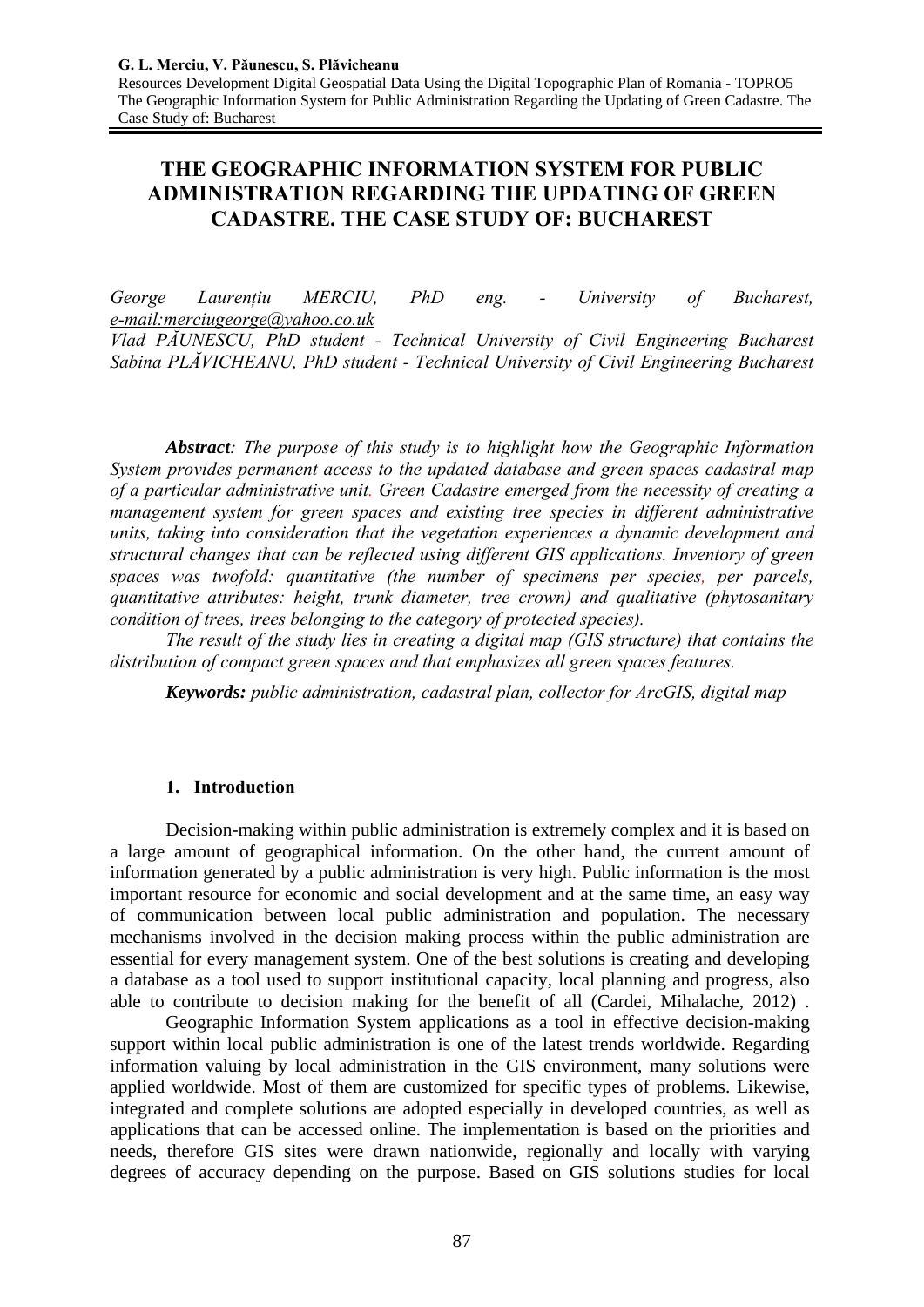public administration, the complexity of the activities that they carry is reflected and also related to all areas: education, health, civil protection, social welfare, infrastructure, natural and cultural heritage, sports, award certificates, forest fund, urban management, vineyard cadastre, green cadastre etc. (Volker, Hartmut, 2004; Marco-Simó, Pastor-Collnado, Macau-Nadal, 2008; Vogiatzis, 2008; Iordache, 2008; Grecea, Bala, Bota, 2010; Cardei, Mihalache, 2012; Marian, Matei, 2012; Grecea Musat, Vilceanu, 2012; Hutanu, Nistor, Padure, 2012; Stefan, 2013; Gridan et al., 2013).

The purpose of the study is to highlight the benefits of elaborating the register of green spaces throughout Bucharest (which represents complex documentation on tracking green spaces which is achieved through GIS information systems that includes: inventory, highlighting the type of property and the administration and quantitative and qualitative description of vegetation's characteristics). Information systems of green spaces are a result of measurements in the field, identification and mapping of land defined as green spaces and the collection of specific information on species and existing vegetation, digital maps, the database which comprises attributes on trees). Green Cadastre is a necessity in the current context of structural changes and pressure from the expansion of built space in urban areas. The first program for elaborating the register of green spaces in Bucharest was conducted in 2010.

As the capital city has a large area, the administration and maintenance of green spaces require a distribution of responsibilities assigned to the six local public administrations (distributed by sectors) that are centralized and managed by the City Hall of Bucharest. Thus, considering the need to intercept the structural changes that occur over time in the urban landscape and implementing effective features and tools that enable management and forecasting the evolution of tree species, it was decided to update the register of local green space in 2014. Also, updating green cadastre in Bucharest enables updating existing records by inventorying isolated trees that are situated in the private sector, which is a new action program that includes mapping and inventory of green spaces in the capital city and also updating all registry-specific data on green spaces within the public domain. To be mentioned the legislative framework requires the local public administration to ensure periodic review of the data and information contained in the register of local green spaces, in order to fit with the actual situation in the field (Law no. 24/2007, republished in the Official Gazette .PI no. 764 / 10.11.2009).

#### **2. Methodology**

Multiple applications were used in order to develop green cadaster in Bucharest, such as: ArcGIS Desktop 10.2.2, 10.2.2 ArcGIS Server, ArcSDE for MS SQL Server, ArcGIS Viewer for Flex 3.4, MS SQL Server Express 2012, MS SQL Reporting Services, MS SQL Reporting Builder.

Enterprise Geodatabase was populated with data and information regarding the topographic support, the orthophotomap resulted from a photogrammetric flight conducted in 2014, data on green spaces (outline, state), trees (with the attributes described in the application), streets (outline, name), buildings (outline), alleys and degraded land.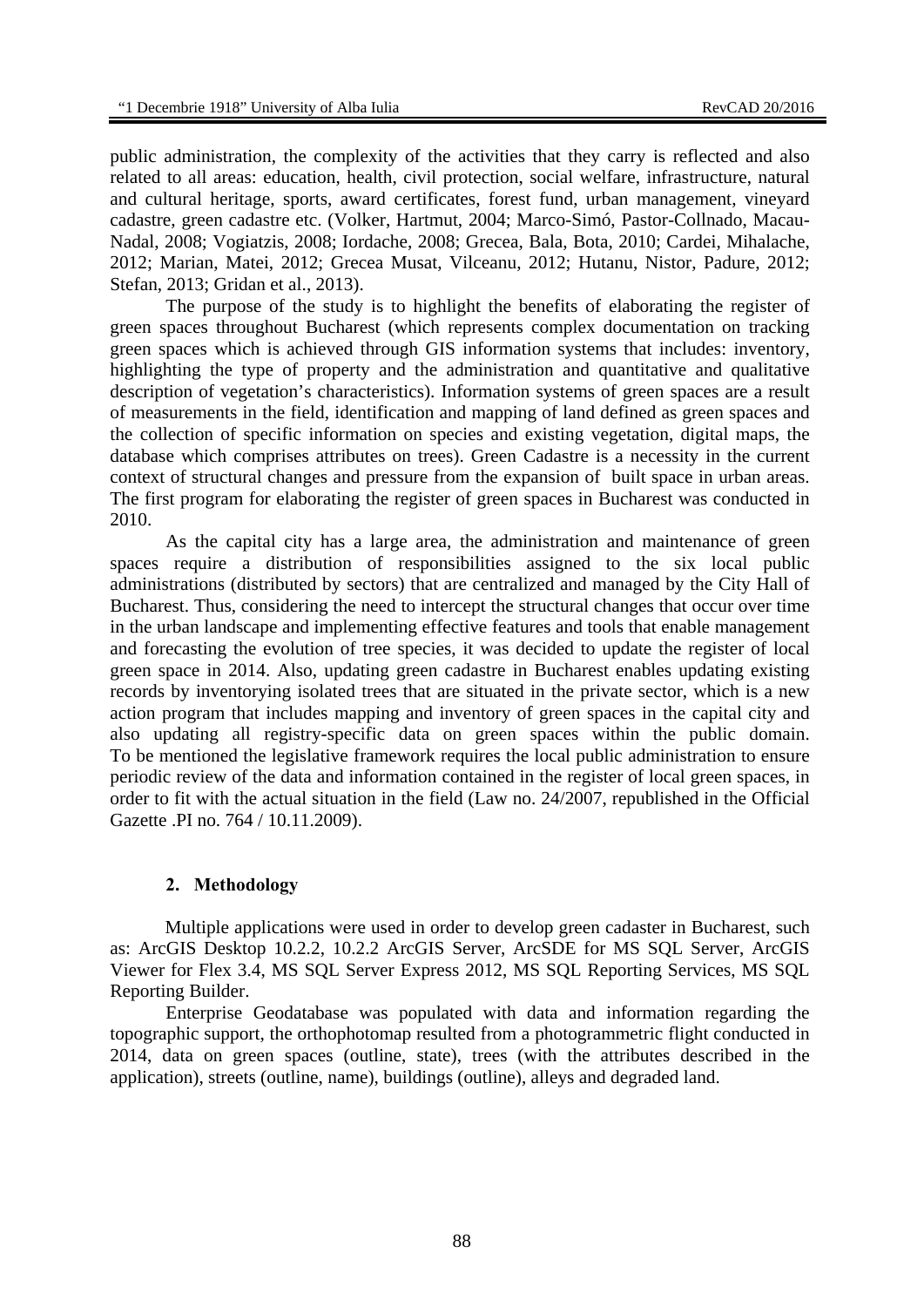#### **G. L. Merciu, V. Păunescu, S. Plăvicheanu**

Resources Development Digital Geospatial Data Using the Digital Topographic Plan of Romania - TOPRO5 The Geographic Information System for Public Administration Regarding the Updating of Green Cadastre. The Case Study of: Bucharest

| É.<br>E                              | $  $ 14:38                               |  |  |   |  |
|--------------------------------------|------------------------------------------|--|--|---|--|
| TERMINAT                             | Ťo                                       |  |  | ☆ |  |
| $\bullet$                            | Caracteristici                           |  |  |   |  |
|                                      | TOALETAT 100%                            |  |  |   |  |
| $6.0$                                | INALTIMEA ARBORELUI [M]                  |  |  |   |  |
| $\mathbb{R}$                         | NUMARUL DE TULPINI                       |  |  |   |  |
| 噻<br>$\frac{12}{1}$<br>۰             | DIAMETRUL UTIL AL TRUNCHIULUI [CM]       |  |  |   |  |
| ٠<br>$\overline{0}$<br>$\frac{1}{2}$ | LUNGIMEA UTILA A TRUNCHIULUI [CM]        |  |  |   |  |
| 4.0                                  | DIAMETRUL COROANEI [M]                   |  |  |   |  |
|                                      | <b>CHURCH CELL PLACE COM</b><br>NELUCRAT |  |  |   |  |
| ۰                                    | LUCRAT                                   |  |  |   |  |
|                                      | NELUCRAT                                 |  |  |   |  |
| ATAŞÃRI                              | Nicio atașare găsită                     |  |  |   |  |
| ᆿ                                    |                                          |  |  |   |  |

Fig. 1. Attributes on inventoried trees

All these data were grouped within the database in a Feature Dataset, which contains a number of Feature Classes, which subsequently can become editable or visible, were published as Feature Service sites using ArcGIS for Server. At the moment, these services are published on the server, along with geoprocessing tools. In order to populate the database and for updating it, it was necessary to create an application that works on both operating systems iOS and Android, compatible for tablets, mobile phones, laptops and desktops. RLSV application (Register of local green spaces) was created using Collector for ArcGIS, which allows collecting the information. This application uses the services published on the server and allows viewing, editing and saving data. To access the application, an organization account has been created that contains a series of ArcGIS Online users. The access to ArcGIS Online requires a user and password and then the connection to the application is established. Working Menu application was customized and contains the necessary tools for conducting the specific activity of green cadastre.

Thematic layers (published services) on the server are available on tablet and are shown in the figure below (Figure 2):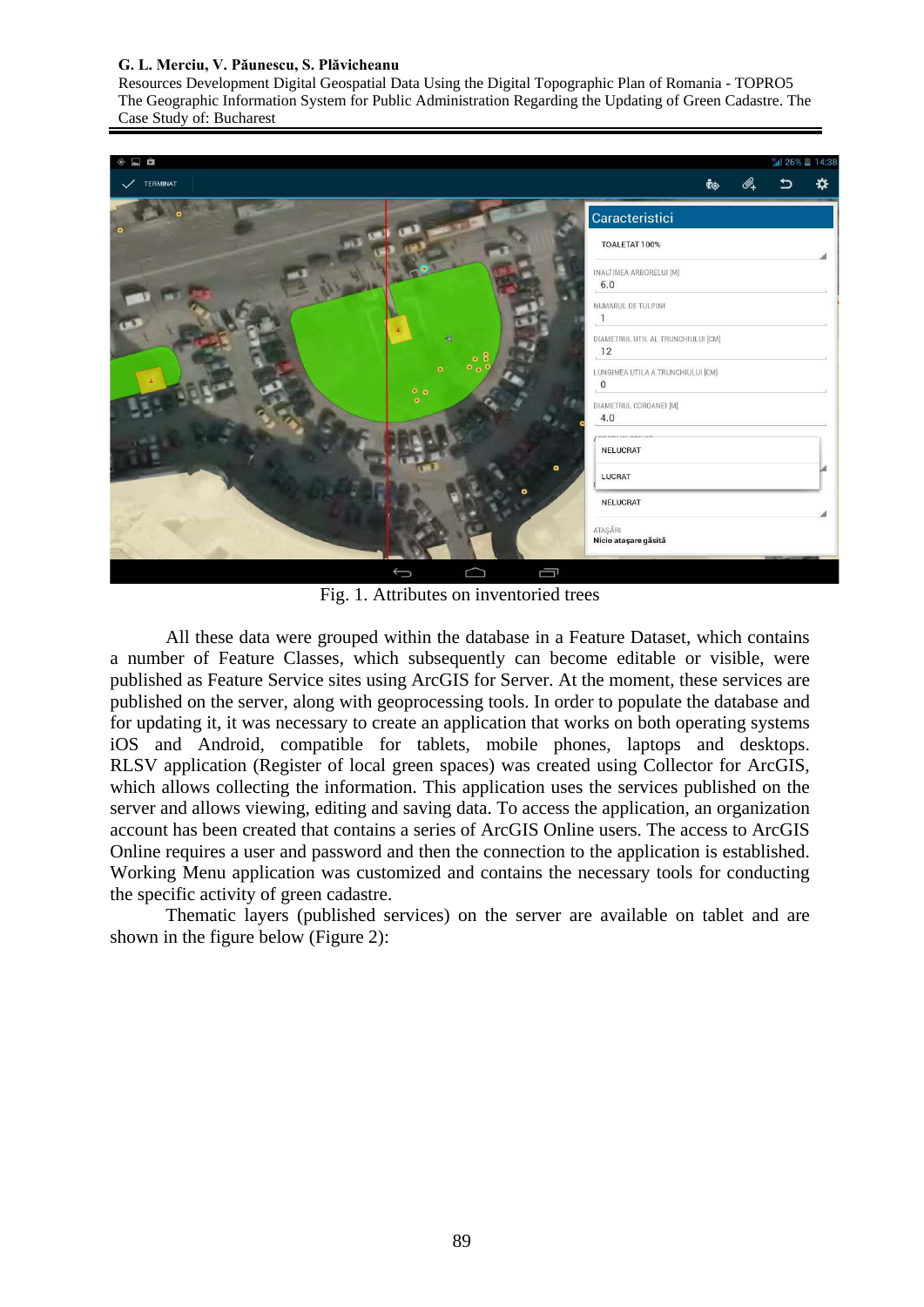

Fig. 2. RLSV application commands

1 - Position determining with GPS on tablet (on / off). It is used only for orientation in the field.

2 - Search (Find) - used for selecting keystone by nomenclature.

3 - Insert bookmarks or labels. The operator is able to save his map's image. A spatial bookmark identifies a particular geographic location you want to save and access later. In this way you can easily return to the study area by accessing Bookmark / label.

4 - Access the thematic layers of the application, where you can turn on or off certain layers whenever you want and also select editable thematic layers (trees, observations, drawings) in order to update / edit the data mentioned above. Should be noted that the thematic layers in the application are set to be seen at different dynamic scales, to enable accessing information easily, increasing quality and operating speed.

5 - UNDO / CANCEL - to cancel, save or certain edits or updates you do not wish to save. 6 – Exist the RLSV application button.

# **3. Results and discussions**

Due to the fact that the vegetation experiences a dynamic development and growth and in order to reflect the structural changes that may occur in time in the landscape of Bucharest, it was necessary to extend the green cadastre solution currently used by developing and implementing features and effective tools to enable administrating and forecasting the evolution of tree species found in Bucharest's green spaces (parks, squares, alignments, rounds etc). Currently, following campaigns related to the green cadastre project, trees and green areas were mapped and data on tree location (geographical coordinates) and the attributes associated with each were collected and processed and stored in a GIS database. Multispectral recordings were obtained (during the year 2014) and processed in order to obtain necessary information to assess the health of trees and vegetation, type of property, determining and recording features for both isolated trees and protected trees situated on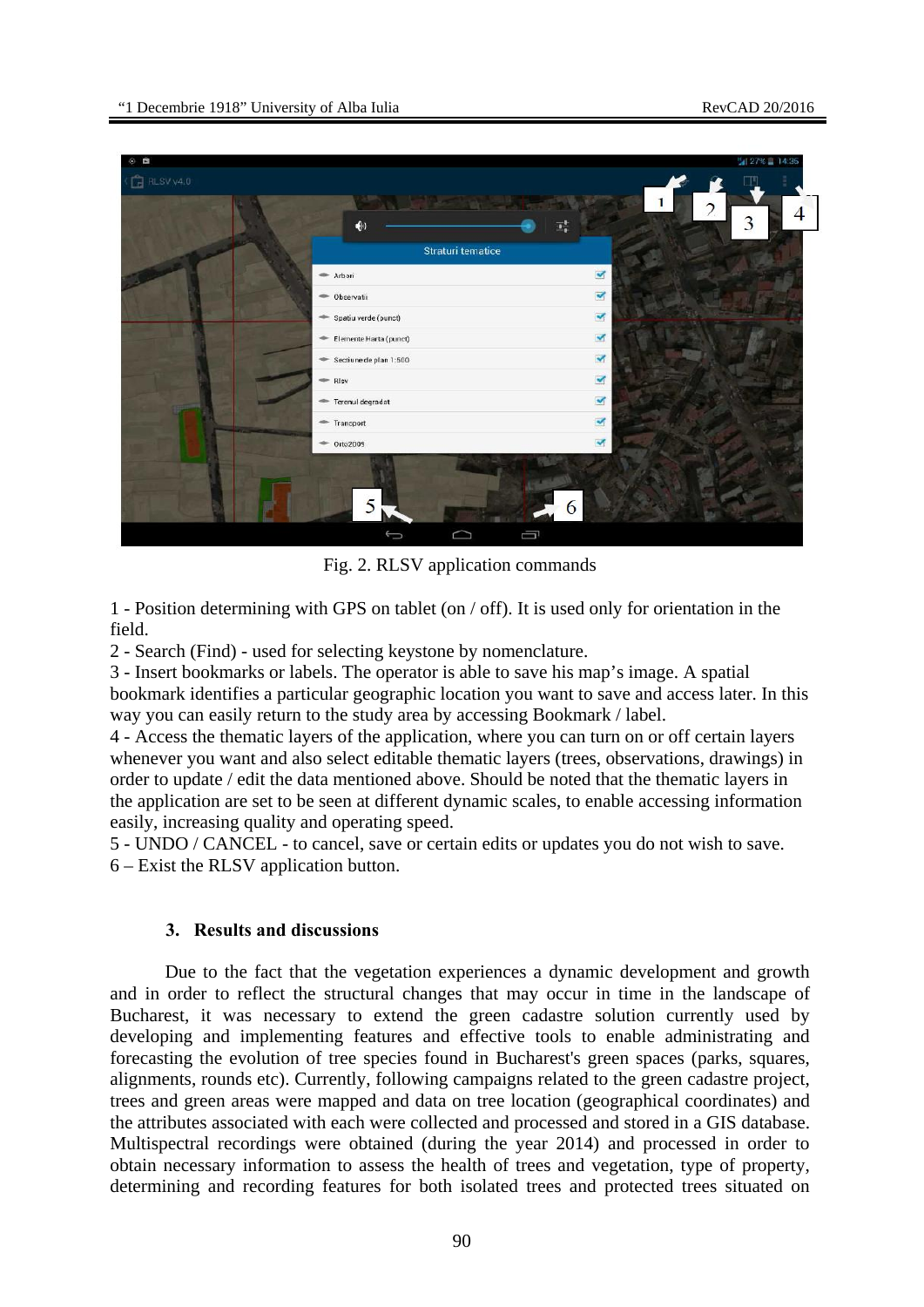#### **G. L. Merciu, V. Păunescu, S. Plăvicheanu**

Resources Development Digital Geospatial Data Using the Digital Topographic Plan of Romania - TOPRO5 The Geographic Information System for Public Administration Regarding the Updating of Green Cadastre. The Case Study of: Bucharest

private sector (in the previously contract, only trees on public and private domain of central and local administration were recorded), determining and recording the buildings situated on green areas.



Fig. 3. Multispectral recordings of green spaces and pictures taken in situ

# **4. Conclusions**

Updating and modifying the application dedicated to the Register of local green spaces of Bucharest are intended to reflect changes and additions that have occurred in its structure, including supplementing it with new functionalities on the particular incidence of trees with other urban objectives and vegetation management. The register of local green spaces will be correlated with the general urban plans and urban planning regulations. Green Cadastre is a work of great importance, considering the role of green spaces in ensuring a favorable ambient in the urban environment, ensuring ecological balance, harmonization between anthropic and natural landscape. Among the most important outcomes of green cadastre is creating interactive digital maps that allow visualization for isolated and protected trees' features, green spaces and degraded land's features, allowing better management of green spaces and proper use and maintenance of all tree species.

# **5. References**

*1. Cârdei, M., Mihalache (Ficiuc), R. M., Aspects regarding the necessity of a unique management of all the cadastral information in the local public administration, RevCAD Journal of Geodesy and Cadastre, University "1 Decembrie 1918" Alba Iulia, 2012.*